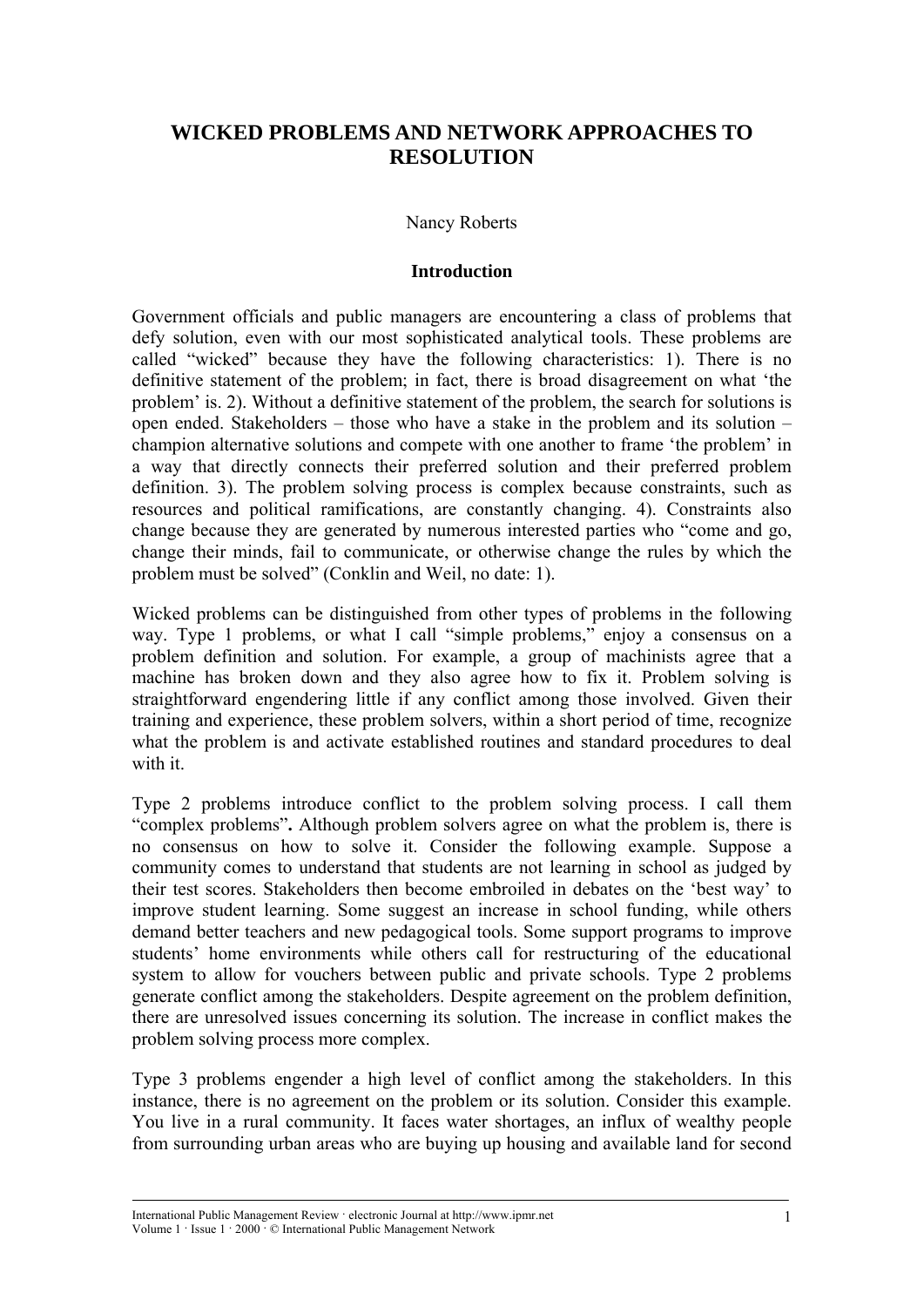homes, pressure from developers who want to put in more golf courses, and complaints from a growing number of community members who drive longer and longer distances to find affordable housing and jobs. What is 'the problem'? Is it affordable housing, a lack of jobs, an underdeveloped public transportation system, too much growth, or not the 'right' kind of growth, degradation of the environment, or population growth rates? Attempts to address 'the problem' accomplish little. Political and resource constraints force constant re-definitions of the problem and its solutions as interested parties come and go and community preferences shift. Officials launch efforts to conserve water one year only to abandon them the next as short-term weather patterns change and political will evaporates. Housing surfaces as an important issue only to be replaced by jobs during the next election cycle when the economy takes a downturn. The problem solving process is further complicated because stakeholders in a democratic society have the power to block initiatives not of their liking through lawsuits, judicial reviews, and the time-honored tradition of throwing the 'rascals' out of office. Nothing really bounds the problem solving process – it is experienced as ambiguous, fluid, complex, political, and frustrating as hell. In short, it is wicked.

We have a long history with wicked problems, although our awareness of them only began to take shape in the 1960s and 1970s (Churchman, 1967; Rittel and Webber, 1973). Alerts have come from specialists in many quarters – product designers, software engineers, planners, and policy makers (DeGrace and Stahl, 1990; Guindon, 1990; Verma, 1998). These experts voice warnings that traditional linear methods of problem solving (e.g. specify the problem, gather and analyze data, formulate a solution, implement solution) do not seem to be working, especially for a certain class of problems. What is worse, there appears to be no apparent alternative in sight.

We can speculate on the recognition and rise of wicked problems at this point in time. Perhaps the expansion of democracy, market economies, privatization, travel and social exchanges highlight value differences and thus promote dissensus rather than consensus in the problem solving process. Perhaps the technological and information revolutions enable more people to become active participants in problem solving, and in so doing, increase the complexity of the process. Perhaps the ideological shifts in policy and management that encourage organizational decentralization, experimentation, flexibility, and innovation weaken traditional authority and control mechanisms that heretofore have keep a lid on conflicts. Whatever the source of wicked problems, there is little doubt that public managers and officials need immediate help in dealing with them.

The purpose of this article is to explore various strategies public officials and managers can employ to cope with wicked problems. Section One examines what I believe to be three generic coping strategies: authoritative, competitive, and collaborative. I briefly describe each strategy and summarize its advantages and disadvantages. The model from which these strategies derive is based on the level of conflict present in the problem solving process, the distribution of power among stakeholders, and the degree to which power is contested.

Collaborative strategies provide the focus for the remainder of the article. A case on the relief and recovery efforts in Afghanistan illustrates the challenges of pursuing a collaborative strategy to cope with wicked problems. Numerous 'lessons learned' emerge from the experience. The article concludes with implications for using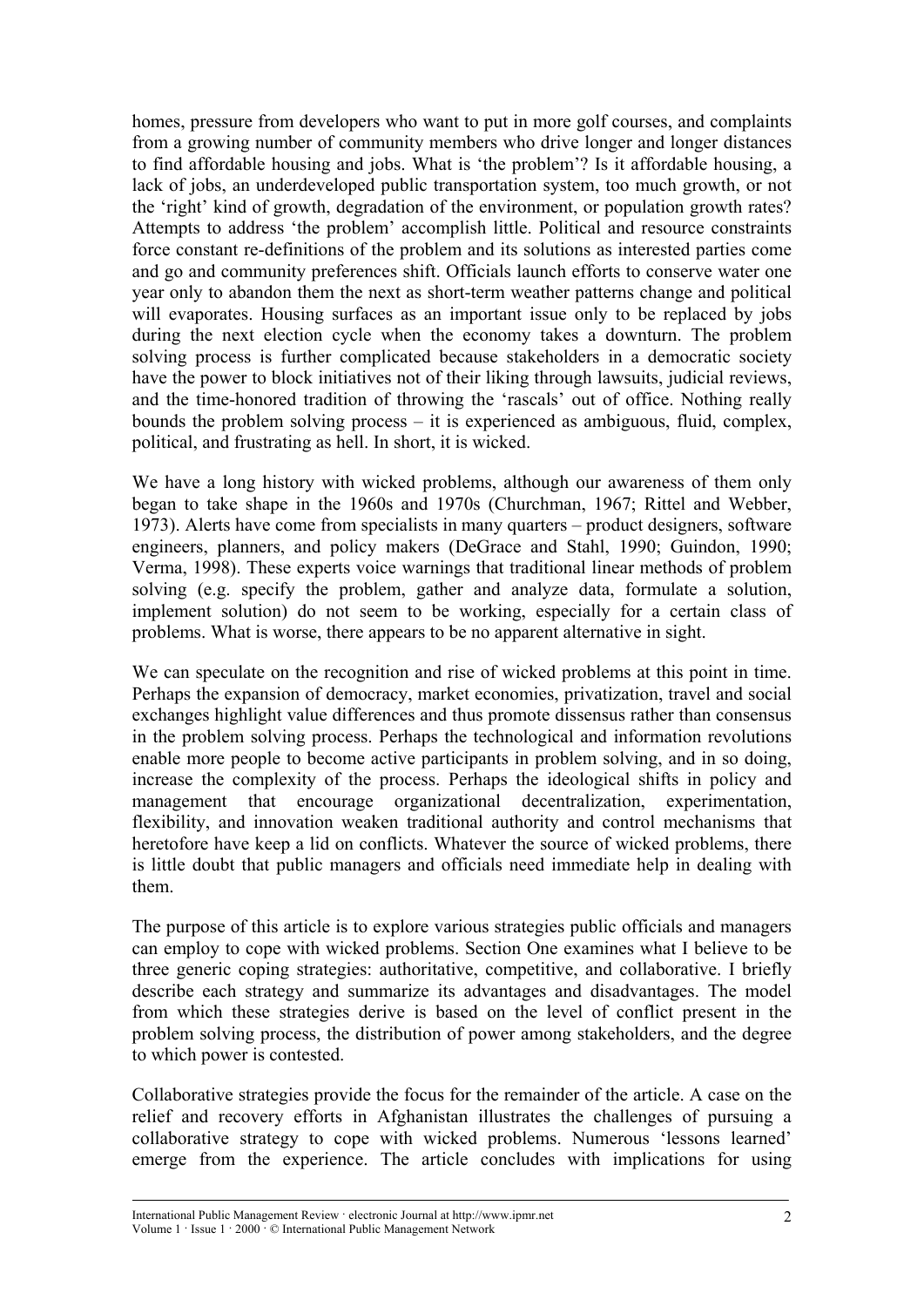collaborative strategies to deal with wicked problems in crisis countries and other developing regions around the world.

## **Coping Strategies**

Coping strategies to deal with wicked problems derive from the basic model in Figure 1. Three questions prompt strategy selection. On the far left-hand side, we ask how much conflict is present in the problem solving process. If there is a low level of conflict, then we have a simple or Type 1 problem. If conflict exists over solutions, then we face a complex or Type 2 problem. If there is conflict over the problem definition and its solution, then we confront a wicked or Type 3 problem (see Figure 1).

#### *Figure 1:Coping Strategies to Deal with Wicked Problems*



Following the path for wicked problems, we then ask how power is dispersed among the stakeholders. If power is concentrated in the hands of a small number of stakeholders, then authoritative strategies can be employed to identify the problem and its solution. If power among the stakeholders is dispersed, we proceed to a third question. Is power contested among the diverse set of stakeholders, meaning is there a struggle for power that characterizes their interactions? If power is dispersed and contested, then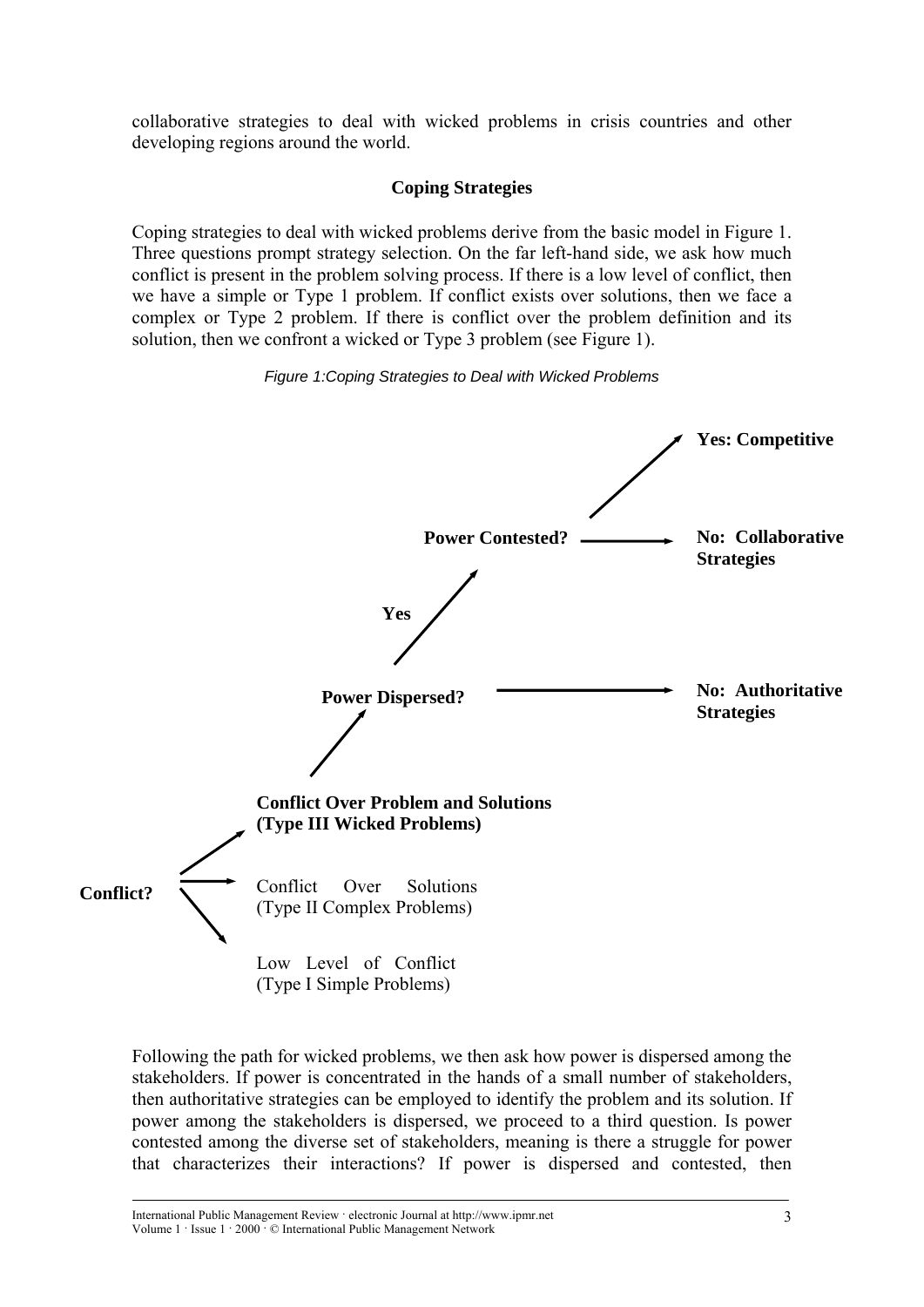competitive strategies can be employed. If power is dispersed but not contested, then collaborative strategies can be utilized. Thus, we find three generic strategies for coping with wicked problems. Let us explore each in greater detail.

### Authoritative Strategies

Authoritative strategies are 'taming strategies.' They diminish the level of conflict inherent in wicked problems by putting problem solving into the hands of a few stakeholders who have the authority to define a problem and come up with a solution. Identification of this small set of stakeholders may rest on their knowledge and expertise, organizational position in the hierarchy, information, or coercive power etc. But whatever the basis for selection, other stakeholders acquiesce in the transfer of power to the 'anointed' few and agree to abide by their decisions. Thus, when an organization is engulfed in disputes over performance and future strategy, a CEO can use the power of her position to step in and decide what path the organization will pursue. When the U.S. Congress is unable to decide on what military bases to close, it forms a committee and gives it broad authority to operate and make recommendations on base closures. When disputes arise over reproductive rights, U.S citizens rely on the power of the Supreme Court to establish the definition of life. When economic indicators are confusing and difficult to interpret, the U.S. turns to a Federal Reserve Board to establish monetary policy and set interest rates. Authoritative strategies, in essence, give the problem to someone or some group, who takes on the problem solving process while others agree to abide by their decisions.

Authoritative strategies have their advantages in coping with wicked problems. Reducing the numbers of stakeholders decreases the complexity of the problem solving process. If a large number of people are in on 'the action,' it is hard to get anything done. Problem solving can be quicker and less contentious with fewer people involved. It is on this basis that we elect representatives to govern us rather than resort to a direct democracy and we keep some residual command and control structures in organizations even when we are flattening hierarchies. Reliance on experts also can make problem solving more 'professional' and 'objective,' especially when specialization provides them with knowledge and sophisticated problem solving tools that laymen do not posses. Taking time to update non-experts who do not understand the 'finer points' of complex issues and who are not familiar with expert procedures 'wastes' valuable time and resources. Sometimes it is more important for authorities to get on with the work they have the knowledge and skills to deal with; that is why they were given the jobs in the first place, or so the argument goes.

Yet reliance on an authoritative strategy to cope with wicked has its disadvantages. First and foremost, authorities and experts can be wrong – wrong about the problem and wrong about the solution. Executives at GM only saw mostly American cars in parking lots and freeways in the early 1970s and concluded they had little foreign competition to worry about. Nuclear power plants are not as safe or as cheap a source of energy as the experts originally thought. 'Failsafe' procedures did not keep Three Mile Island and Chernoble open and skyrocketing insurance and development costs in the United States made nuclear energy less competitive compared to other sources of energy. Unanswered questions about nuclear waste still haunt us – questions that breed their own series of wicked problems. Setting aside disagreements among experts in a particular problem domain, experts tend to search for solutions within their narrow bandwidth of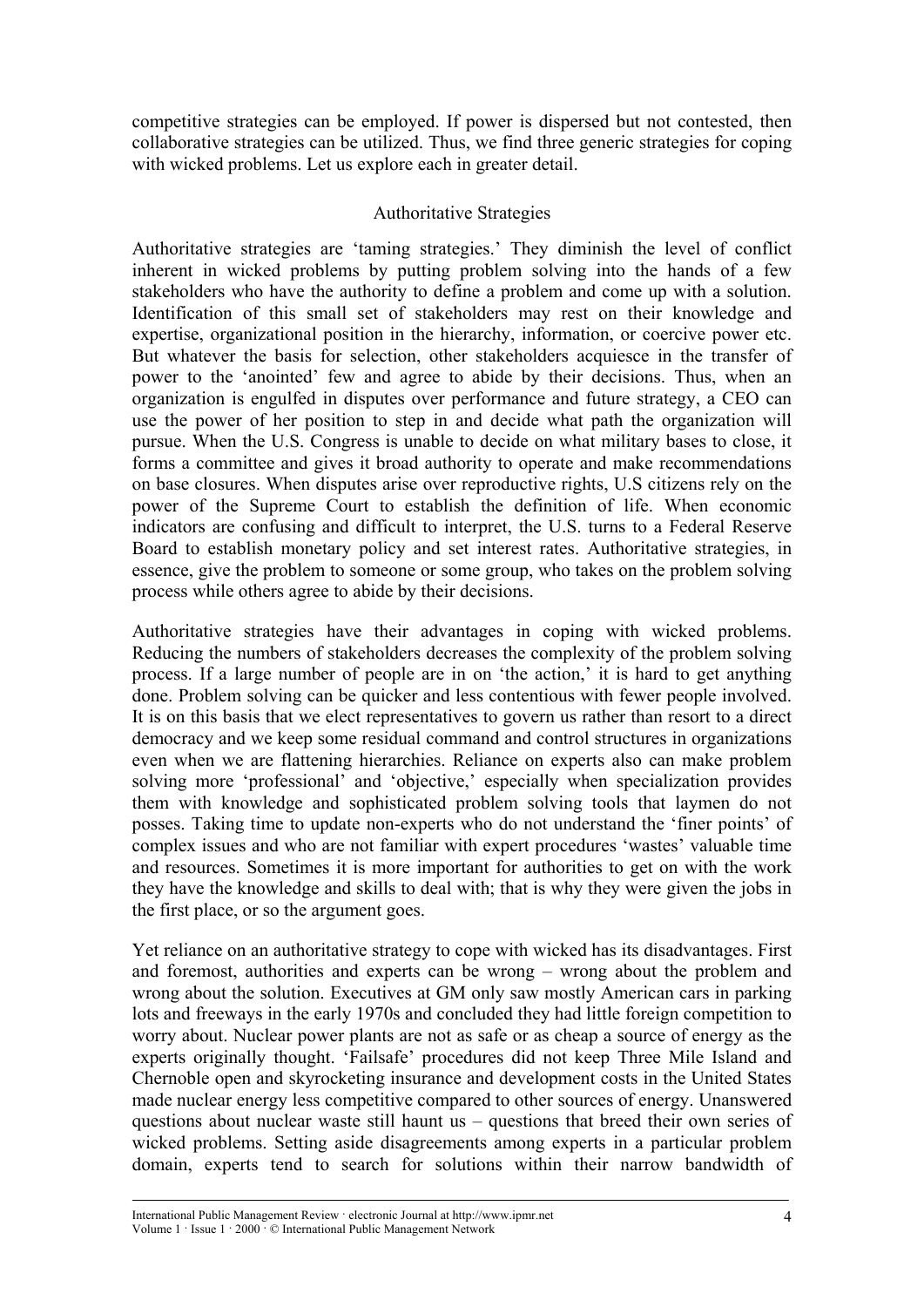experience, potentially missing other important issues and considerations. Analysts at the Environmental Protection Agency (EPA) developed a model to calculate the probability of deaths due to arsenic emissions from the ASARCO plant in Tacoma, Washington (Scott, 1990). Not only was the model incorrect, as members of the community later pointed out, because it was based on erroneous assumptions about the terrain, but other factors, such as lost jobs opportunities and their consequences were not addressed. For the EPA, the limited definition of the problem and its solution made sense. Its mandate and experience centers on environmental protection not jobs and community development. On the other hand, community members, struggling with tradeoffs between a plant closure and deaths from arsenic emissions, had more than environmental concerns to consider. They faced competing definitions of the problem that included pollution issues, economic issues, and political issues. A closely related disadvantage is the lost opportunity for learning. If problem solving is left to experts, especially in a democratic society, then citizens can become further and further distanced from the important issues of their time. A democracy rests on an informed citizenry and it is not clear how authoritative strategies keep them informed and engaged in the governing process (Reich, 1990).

## Competitive Strategies

Competitive strategies have a long history. Whether they have been played out on the battlefield, in politics or in the market, stakeholders following this strategy assume a 'zero-sum game.' If my opponents win the right to define the problem and choose the solution, then I lose. If I win the right, my opponents lose. A win-lose mind-set thus permeates interactions. Warfare provides an extreme example of zero-sum competition when countries claim the right to define their wicked problems and their solutions (over religion, land, trade policy, etc.) in such a way that it threatens other countries. In the 1930s, Japan's need for oil and its expansion into the Pacific were considered to be a direct threat to U.S. interests. U.S. attempts to limit this expansion were viewed as a direct threat to Japan's national security. Each country's insistence on dealing with its wicked problems in its own way resulted in war.

Central to the pursuit of competitive strategies to deal with wicked problems is the search for power. To the extent a competitor can build a power base larger than his opponents, using whatever tactics his ethics and morality permit, he can increase his chances to win and define the problem and solutions in a way he sees fit. Power, after all, is the ability to get what one wants against resistance (Pfeffer, 1992). When a player wins out over the competition and can sustain those wins over time, then power is concentrated in his hands. Concentration of power, as noted earlier, enables him to resort to authoritative strategies instead of dissipating his resources in the competitive fray. Admiral Hyram Rickover serves as a good example in this regard. Developing his expertise over a number of years and surviving competition among the technical experts, he established control over nuclear technology and positioned himself as the authority in both civilian and military sectors in the U.S. His base of power was so great that few dared to question his authority (Lewis, 1980). Thus, over time, he was able to 'tame' his wicked problem by moving from competitive to authoritative strategies.

The advantages of competitive strategies to solve wicked problems are numerous. In the case of the market economy, industry competition prompts the search for new ideas. The energy sector offers a recent example. Companies have developed a new hydrogen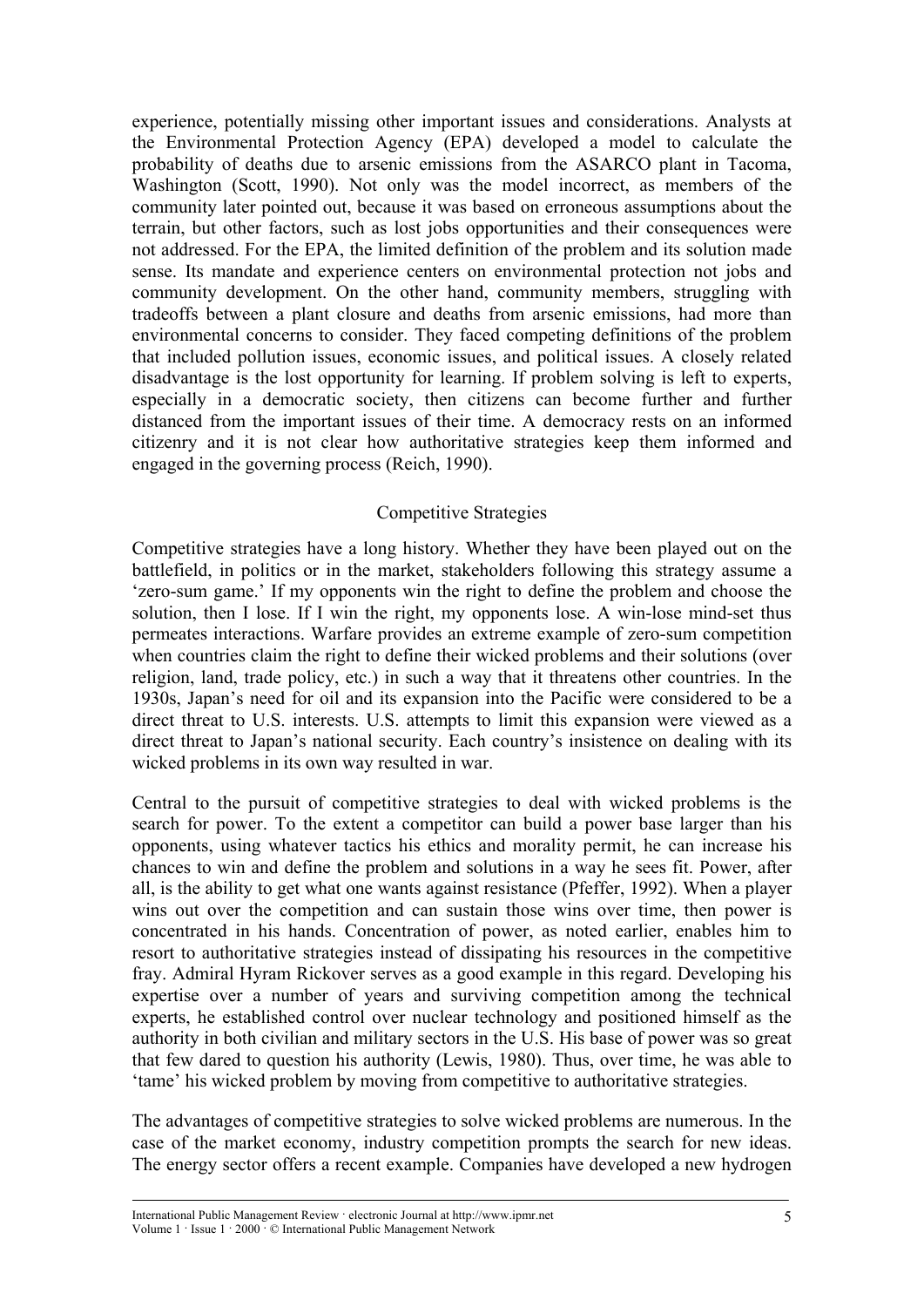fuel cell technology that is touted to be a cleaner, less polluting replacement for other forms of energy. What has appeared to be an intractable issue, (environmental degradation that results from using oil and gasoline), may in fact have found resolution through the invention of this technology. Without competition among the providers of energy, it is unlikely that this new technology would have been developed. One also finds advantages in the political economy. When no clear consensus emerges in a democratic system on the definition of a problem or its solution, and competition among the stakeholders is great, why should a decision be made? Without a clear path, it is preferable not to go forward in any one direction – an assumption built into the U.S. constitution and its 'shared power' system of governance. Competitive strategies also have an advantage in that they challenge the institutionalization of power. Keep power circulating among the competition, so the argument goes (Pfeffer, 1992). One day you win, the next day I win, so in total, neither of us is able to centralize and institutionalize his power. Power is not corrupting; it is the concentration and institutionalization of power that is dangerous (Pfeffer, 1992).

Yet there are disadvantages to competitive strategies. Pushed to their extreme, they can provoke violence and warfare as noted above. The scars from competition in Northern Ireland, the Middle East, and Rwanda run very deep and continue to render the social fabric. Competition also consumes resources that could be spent on problem solving. The Port of Oakland in northern California learned this lesson the hard way when stakeholders battled for years over plans to dredge the harbor to accommodate new container ships that draw 30 to 40 feet. The costs associated with the procedural delays and attempts to resolve the dispute (litigation, regulatory and judicial review, etc.) were enormous (Kagan, 1991). The Port of Los Angeles in southern California benefited from the deadlock by building a multi-agency, multi-city political forum to cooperate on their port expansion plans and by absorbing the business that the Port of Oakland could not accommodate. The stalemates and gridlock that occur when stakeholders have enough power to block one another but not enough power to get something done keeps important things from getting accomplished. The continuing closure of the Oakland freeway due to earthquake damage and stakeholders' inability to agree on how to repair it is one such example. The delays have been estimated at \$23 million per year in extra transportation expenses and fuel (Pfeffer, 1992). The indecision in mobilizing political support and getting agreement among the many stakeholders to fight AIDS is another example. It cost thousands their lives (Shilts, 1987).

## Collaborative Strategies

Collaborative strategies are prompting a great deal of interest judging by the increasing references to them in the literature (Bardach, 1998; Chrislip and Larson, 1994; Gray, 1989; Huxham, 1996; McLagan and Nel, 1995). Deriving meaning from the French verb *collaborer,* translated as *working together*, collaboration is premised on the principle that by joining forces parties can accomplish more as a collective than they can achieve by acting as independent agents. At the core of collaboration is a 'win-win' view of problem solving. Rather than play a 'zero-sum game' that seeks to distribute 'pie shares' based on winners and losers, they assume a 'variable sum game' that seeks to 'enlarge the pie' for all parties involved. Alliances, partnerships, and joint ventures are all variations of the theme as they find expression in government, business, and international relations.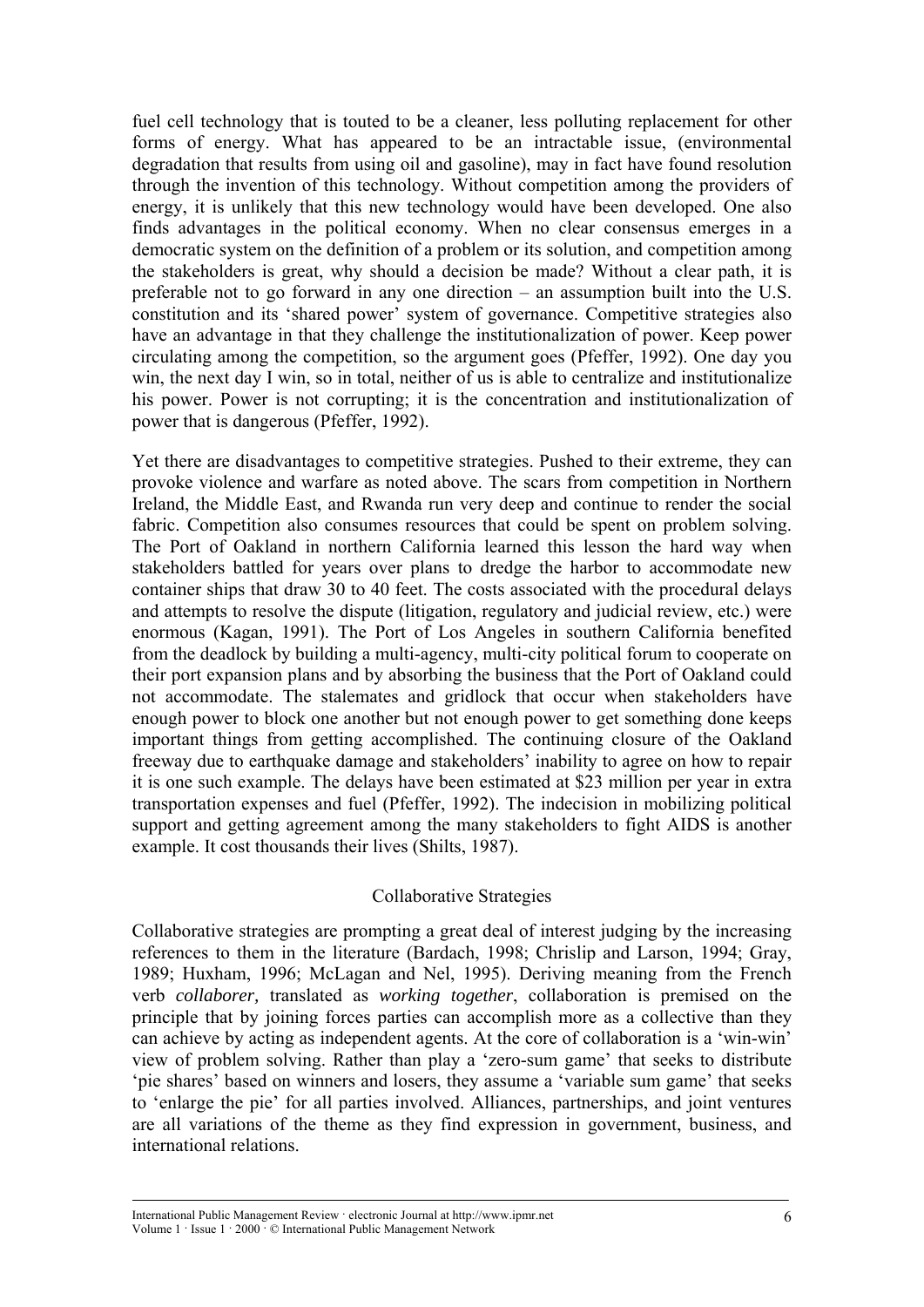Advantages of collaboration are numerous and evident in the following examples. Members of research consortia share the costs and benefits of developing very expensive technology rather than carrying the full risks on their own (Doz and Hamel, 1998). Military alliances add strength in numbers and share the burden of their mutual defense. Even competitors of the same product line find virtue in working together to deliver better products and services to their customers (Doz and Hamel, 1998). Redundancies are eliminated and organizational efficiencies achieved when organizations outsource tasks and functions that enable both the organization and its supplier to add value by concentrating on what they do best (Quinn, et. al., 1996).

Disadvantages of collaboration also are well known. Adding stakeholders to any problem solving effort increases 'transaction costs.' There are more meetings, more people with whom to communicate and get agreement – interactions that can take a great deal of effort. Sorting out which operating procedures and whose norms of conduct will prevail takes time. As the number of stakeholders grows, so does the difficulty of achieving synergy. Skills of collaboration are limited, too, especially among people who work in a traditional bureaucracy with a strong hierarchy that limits participation and team-based approaches to problem solving and decision making. Collaboration requires practice; it is a learned skill. If members do not have these skills, they need to acquire them and that takes additional time and resources. Then in the worst case, collaboration can end poorly. Dialogue can turn into debate and debate into protracted conflict with little to show for the hours of preparation and meetings. Positions can harden making agreement even more difficult to attain in the future. There are no guarantees that the outcomes of collaboration will be satisfactory to everyone.

### **Collaboration für Relief and Recovery in Afghanistan**

The challenges of using a collaborative strategy to cope with wicked problems can be illustrated in the following case concerning relief and recovery efforts in Afghanistan. The case begins in 1997 when the United Nations determined that it needed to find new ways to help countries in crisis. Aware that previous efforts had had limited success, some members of the UN community saw the potential for taking a more collaborative stance with the groups, organizations, and nations that wanted to be involved in helping the country rebuild.

Afghanistan has been wracked by war and the consequences of competitive strategies for over two decades. Some 50,000 combatants from a population estimated to be well over 20 million are actively engaged in fighting. The country lacks a legitimate government with control over its whole territory. Following the Soviet Union's withdrawal in 1989, there was a sense that the Afghan conflict would move towards resolution. This has not happened. The instability continues marked by the absence of functioning entities of governance. The crisis in Afghanistan has two facets: the absence of peace and security and the destruction of its civil infrastructure.

The country's human development indicators continue to erode. The long years of economic collapse have not halted population growth. Two decades of minimal education opportunities have seriously eroded the human capital base. Scarce employment, a decline in real wages, and the absence of formal banking structures characterize the economy. The formal economy has been criminalized with the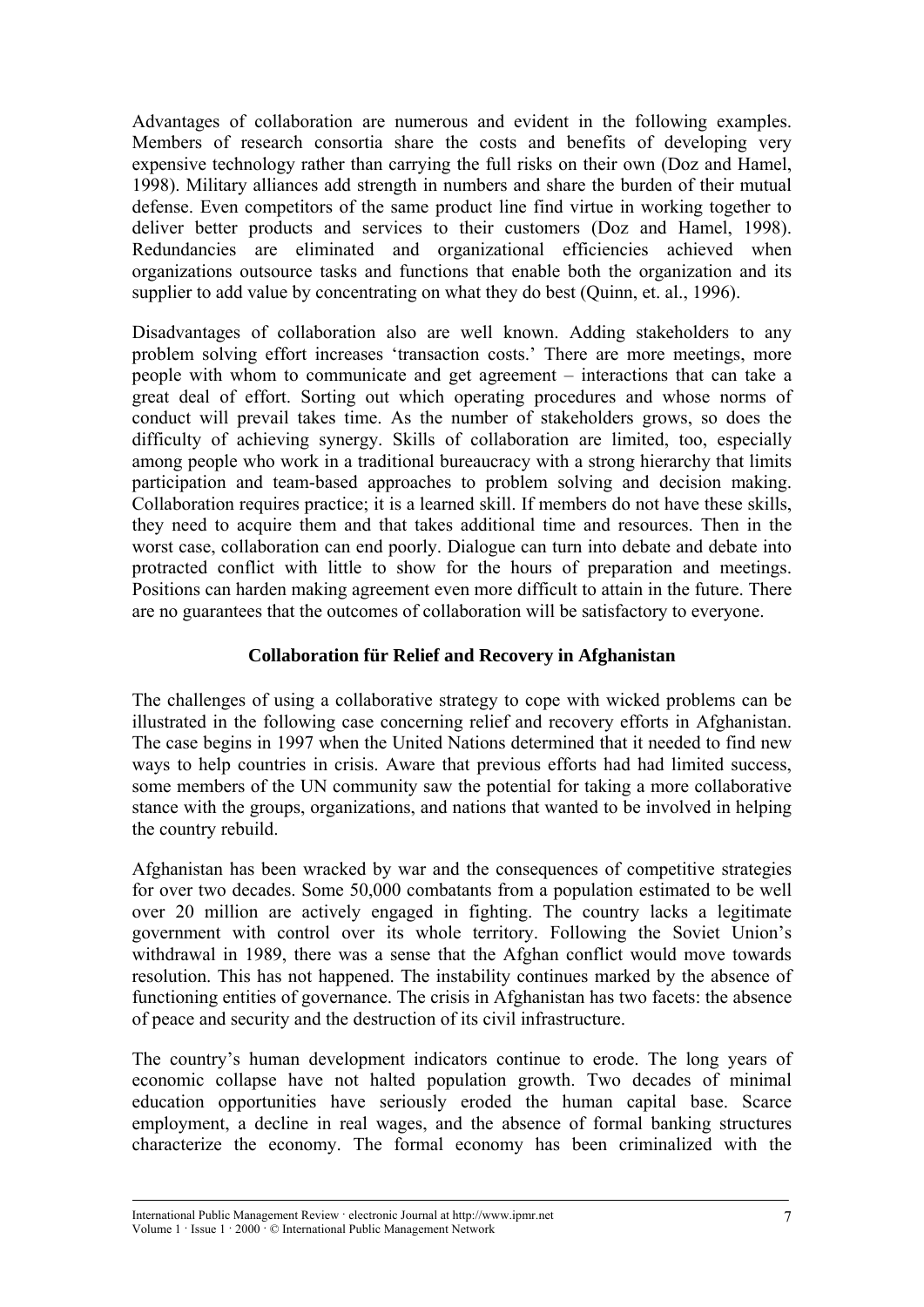production of over 2,500 tons of poppies annually. Afghan farmers have been drawn into poppy production due to the lack of alternatives. Large refugee populations, fluctuating numbers of internally displaced persons, and conscription of young men into fighting forces have reduced the potential workforce and placed pressure on family economies. Morbidity and mortality remain higher than before the war. Preventable diseases claim an increasing number of lives. Basic sanitation and health care are absent from most parts of the country. Human capital is depleted and the prolonged absence of a uniform and extensive system of primary and secondary education holds serious implications for the future. Gender discrimination is severe and widespread in the territory controlled by the Talliban. In health, education, and mine clearance, international assistance plays a key, if not a predominate role.

#### International Assistance

International assistance suffers from a number of constraints. Stakeholders are numerous and consist of international non-governmental organizations (NGOs), United Nations' field agencies and staffs from headquarters, and bilateral and multi-lateral donors. All work independently and all suffer from declining funds. There is no institutional infrastructure, inter-organizational network, or authority to coordinate their activities. Direct interaction among the stakeholders is therefore difficult, limiting the development of an authoritative strategy to guide relief and development work. Stakeholders have strong value and political conflicts over both ends and means. Some insist, for example, that relief and development should be predicated on the Talliban's change of gender policy, an unlikely event. Other stakeholders argue that without international aid, the condition of women in Afghanistan will continue to deteriorate.

As a "country in crisis," Afghanistan does not allow for 'normal development' interventions on the part of the international community. Crisis countries lack a state structure and legitimate channels for representation and empowerment of their populations. Due to the absence of representative and regional and national authorities and weakened local authorities, international entities often take on exceptional responsibilities when they intervene. Intervening unilaterally, they begin to assume ownership of projects and programs that 'belong' to them. They end up deciding what needs to be done and where, and in so doing, serve as surrogates for governmental authorities.

As a consequence of this intervention pattern, a multiplicity of assistance agencies spring up and operate independently of one another. The agencies follow different mandates, rely on multiple sources of funding each with its own constraints, and engage in similar work without acknowledgment of the significant duplication that occurs among them or its consequences. Their interventions usually result in uncoordinated relief and development activities within the country.

This picture is further complicated by little coordination between the international political actors and their relief and development partners. The peace process concentrates primarily on the search for an end to hostilities and negotiating disarmament and other related agreements between warring parties. The web of contacts and the knowledge about the countries in crisis acquired by relief and development partners are not systematically utilized in informing the political strategy. There tends to be little substantive discussion of political developments and the continued threats to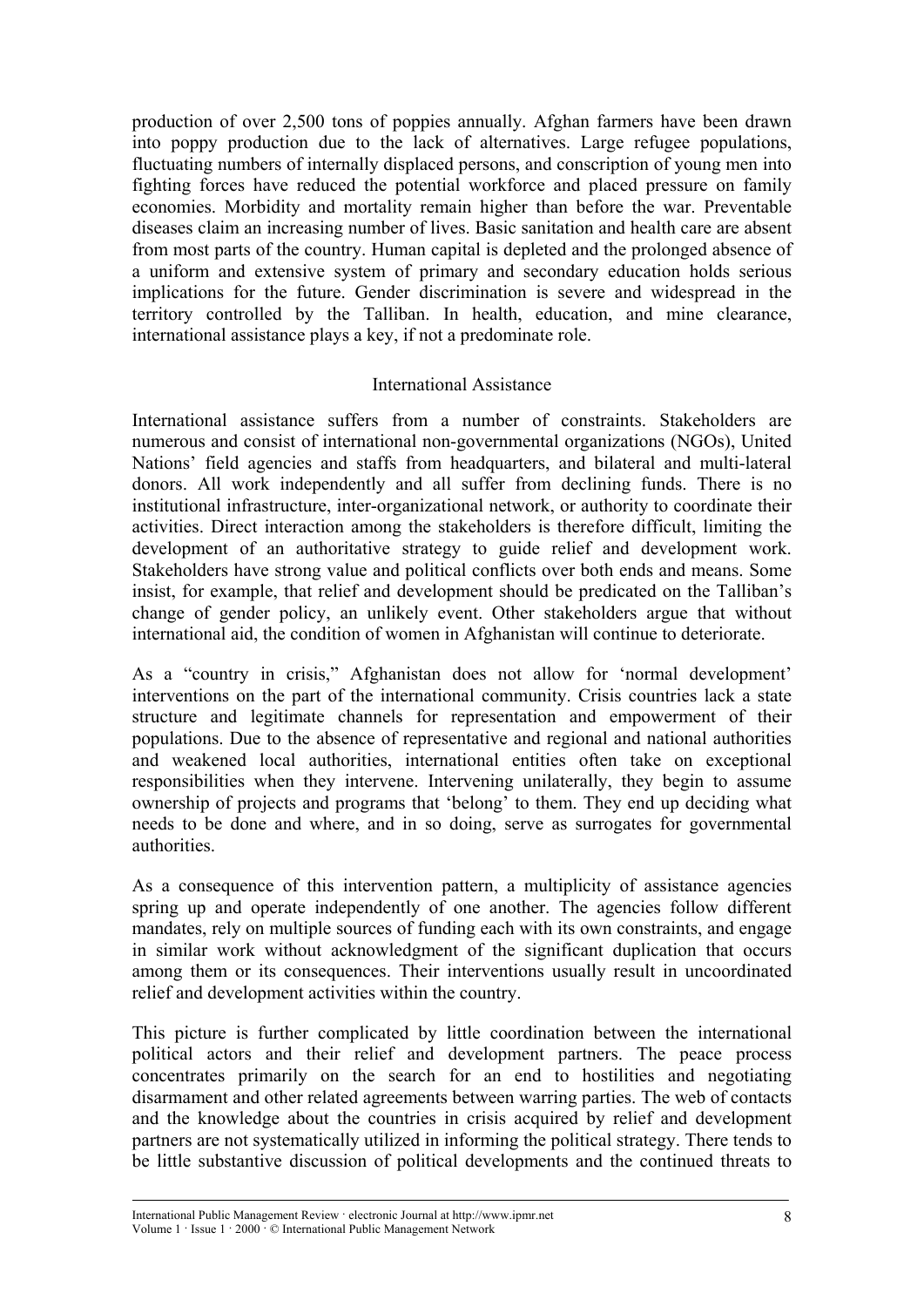human suffering, the functioning of the economy and the continuing search for opportunities to support recovery.

The challenge of coordination among international partners in a fragmented state without the basic institutions of governance, especially when surrogate government functions need to be performed is "formidable." Current arrangements – "coordination by consensus" – when the United Nations coordinator acts as advocate and facilitator, have been clearly ineffective. According to an Inter-Agency Mission Report on Afghanistan, the international attempts to alleviate the human distress and suffering have been plagued by "...unclear objectives, doubts and fears about impact and effectiveness…inefficiencies, lack of economies of scale, a multiplicity of agencies and duplication…." It concludes that the "…disparate collection of assistance institutions" has yet to form, "...a community with shared principles, complementary purposes and common goals," to which all can subscribe (Inter-Agency Mission Report, 1997).

## Intervention for Collaboration

Aware that UN efforts have not always been effective in the past, the United Nations Undersecretary General for Political Affairs, the focal point for peace-building in crisis countries, offered an alternative to 'business as usual.' The idea was to create an interagency mission charged with the responsibility of building a strategic framework for the relief and development efforts in a crisis country. The strategic framework was to set out principles, policies, and recommendations that all of the international partners would use to guide their relief and development interventions. The UN's Committee of Agencies (ICC) was to oversee the initiative and select a "crisis country" that would serve as the first pilot. The ICC selected Afghanistan.

The strategic framework was to be a common vision and a broad consensus on what the aid collective intended to achieve. It also was to contain mechanisms for ensuring continuing negotiations and consultations between and among all external stakeholders, and increasingly, their Afghan counterparts when hostilities ceased. Not only was it to be an instrument for international partners to reassess and reconfigure their collective efforts, but ideally it would enable the political and security strategy and the emerging humanitarian, economic and development strategy to inform, and be informed by each other. The hope was that all stakeholders would stand to benefit from the systematic sharing of knowledge, information and perspectives that affect both domestic and political environments in Afghanistan. Coping with the intractable, wicked problems in Afghanistan called for a strategy of collaboration.

The mission team selected to work on the Afghanistan project included UN staff from the Department of Political Affairs, Department of Human Affairs, United Nations Development Program, and participants from the World Bank, UNESCWA, OXFAM, and the United Nations Staff College. The UN coordinator for Afghanistan assigned three consultants to the mission and the manager of the World Bank's resident mission in Islamabad assigned two staff members. In addition, a four-person UN Staff College team assisted the mission in conducting a workshop that was to be a focal point in the collaborative process.

The mission team leader, a veteran of the UN system, planned a series of steps that would build momentum for the overall collaborative effort. Activities included team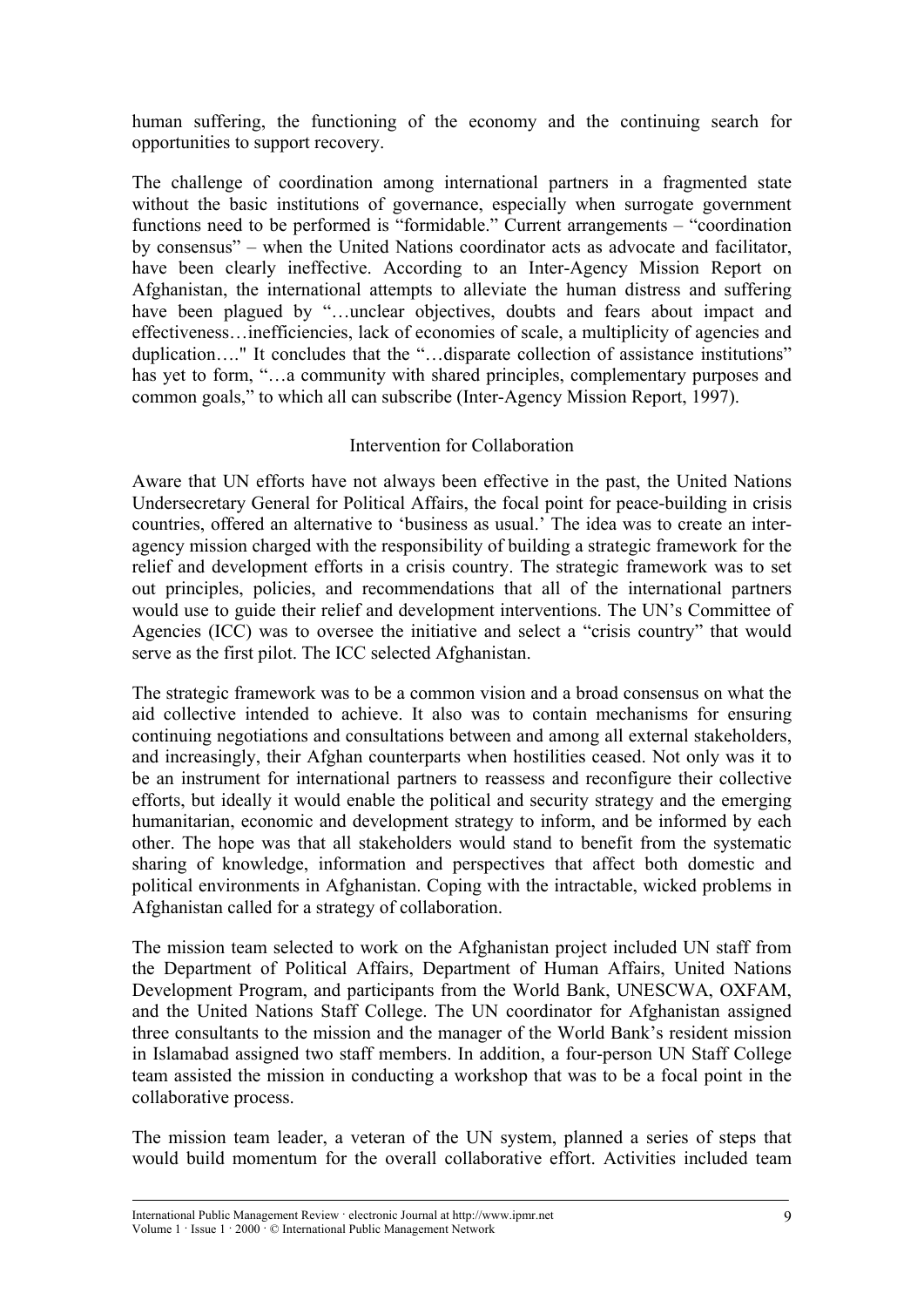building, planning and site visits to Afghanistan prior to the workshop for members of the mission team; a workshop in Afghanistan for all of the stakeholders; post-workshop visits throughout Afghanistan to confer with local leaders and agencies; mission team development of the strategic framework; validation of the strategic framework at the policy level in New York; and finally, implementation of the framework at the field level in Afghanistan by the original workshop members.

## Reality Intervenes

Preparations for the stakeholder collaboration were complicated by a number of factors. The ICC's choice of Afghanistan was delayed and planning efforts at the policy level were put on hold due to the continuing war in Afghanistan. The original idea had been to select a pilot country where hostilities had ceased. But eager to get the project underway, anticipating that the war would be over soon, advocates recommended going forward in Afghanistan. Interest had been generated and commitments had been made to various agencies and contractors who were supporting the mission. A short window of opportunity remained when mission team members would be available. The mission team leader himself had plans to finalize his commitments to the UN within the year.

By the time the UN made its official decision to launch the pilot in Afghanistan, there was little time to follow through with the original design of the overall collaborative effort. The mission-team leader, embarking on an innovative project never before attempted within the UN system, had to spend most of his time building political support and approval for the overall collaborative effort at the policy level. That left him little time to concentrate on mission design, management and implementation. On paper the overall collaborative effort appeared workable, but in reality there were some serious flaws. Overall project management and integration were minimal. Anticipated mission-team country visits, organizing, planning, and team building meetings did not occur. Coordination was limited among the agencies and individuals involved. People were scattered throughout the world -- in the field throughout Afghanistan and Islamabad, Pakistan, at the UN Staff College in Turin, Italy, at the UN headquarters in New York, and throughout the United States. As a consequence, roles among the mission team members were never clarified nor were members able to meet face-to-face until a few days before the workshop was due to begin. Some members did not arrive until the workshop was well underway.

The workshop itself had to be moved outside of Afghanistan to Islamabad, Pakistan to ensure participants' safety. Given the uncertainty surrounding the workshop, the designer/facilitator was unable to do much prior planning. She had little control over the arrangements: when and where the workshop would occur; the number and type of stakeholders who would attend; participants' advance preparation; clerical support during the workshop; and follow-up after the workshop. Workshop attendees were reluctant participants, at least initially. They had not received explanations, instructions, or invitations about the workshop until the week before the workshop was scheduled to begin. Travel was difficult for many, especially those who had to be evacuated from northern Afghanistan where the fighting had intensified. And key people were missing; the UN resident coordinator and some UN agency heads had prior commitments and other pressing duties. Their absence prompted some to question whether the whole effort would be worthwhile.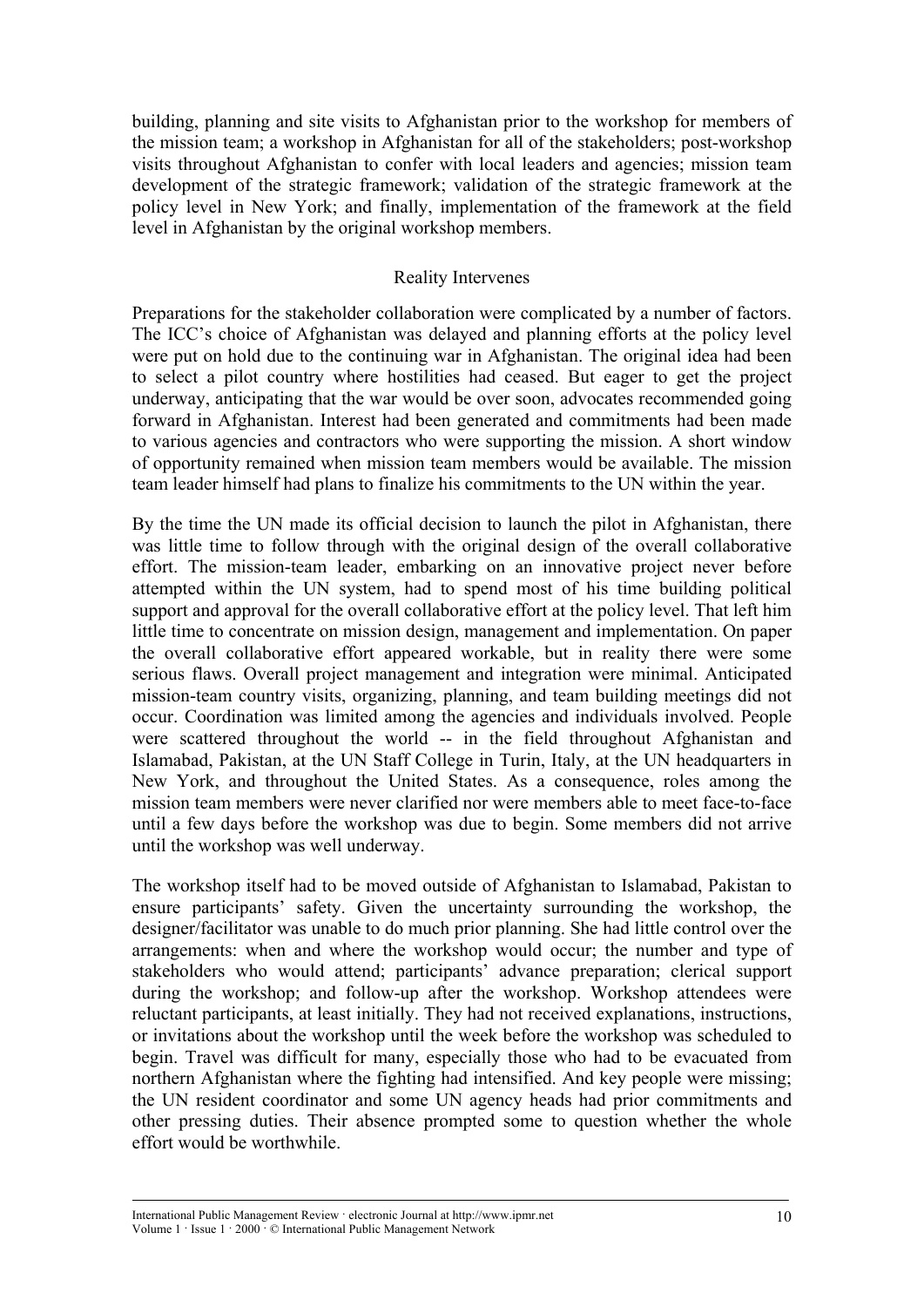#### Workshop Process and Outcomes

Despite the start-up difficulties, more than 80 people appeared at the opening of the workshop. Members came from various UN agencies, bilateral and multi-lateral donor countries, Afghan and international NGOs and the Red Cross Movement. Working through a loosely designed set of activities asking people to assess their environment and the state of their inter-organizational relationships, participants identified some 247 strategic issues that were of concern. Grouping the issues into 25 basic categories, they identified 14 major issues on which they wanted to focus their work. Small groups then developed strategies and actions plans for each issue (Bryson, 1995).

Participants were self-managed when workshop activities required them to break into smaller groups. Each group identified its own discussion leader, timekeeper, recorder, and reporter (and members were encouraged to rotate these roles). The large group and the sub groups made decisions based on consensus. The one exception was the exercise that required participants to rank strategic issues in order of their personal priorities. Participants and the facilitator established ground rules for the event. Interaction was to be open and equal with no one group or organization dominating. Everything was to be recorded on flip charts and people were to listen, be considerate and mutually respectful of one another and not to make speeches. Scheduled times were to be observed. Participants were to seek common ground rather than dwell on their differences, self manage their small groups, and keep comments off the record and not for attribution.

After the workshop concluded, the mission team began the next phase of the overall effort. Its charge was to write a strategic framework, based on workshop input, to guide future relief and recovery efforts. Here is where collaboration faltered. Mission team members, uncertain of their roles and responsibilities, could not agree on what to do or how to proceed. Tension intensified when they were unable to decide what a framework was or should be. Hoping to break the impasse, they created sub groups, each one taking topics on which the members were expert. The mission leader then was to take the lead in pulling the subgroup reports together in order to prepare the final document. Drafts were to be circulated for final mission-team approval. The document went through many late-night revisions both in the two-week aftermath of the workshop incountry and the following months when the mission leader returned to the U.S. Observers described its writing as a painful process to watch and members described it as an equally difficult process in which to participate. Upon last report, policy makers had yet to meet and approve the mission-team document.

Despite the breakdowns in the handoffs between the workshop and the mission team strategic framework, between the strategic framework and its approval at the policy level, there were some impressive outcomes at the field level in Afghanistan. Stakeholders continued to meet throughout the next year both at the regional and national levels. New relationships among the donors and relief and development partners were forged. The NGOs, who previously had not been part of inter-agency interactions, still retained their 'voice' and were involved in the programming exercises. Stakeholders came to agreement on a number of changes: the establishment of the Afghanistan programming board consisting of NGOs, UN personnel and donors. The programming board was to oversee five regional areas and its defacto chair would be the UN Resident Representative. A common mechanism for coordination was developed on a regional basis. Regional stakeholders would meet to develop a coherent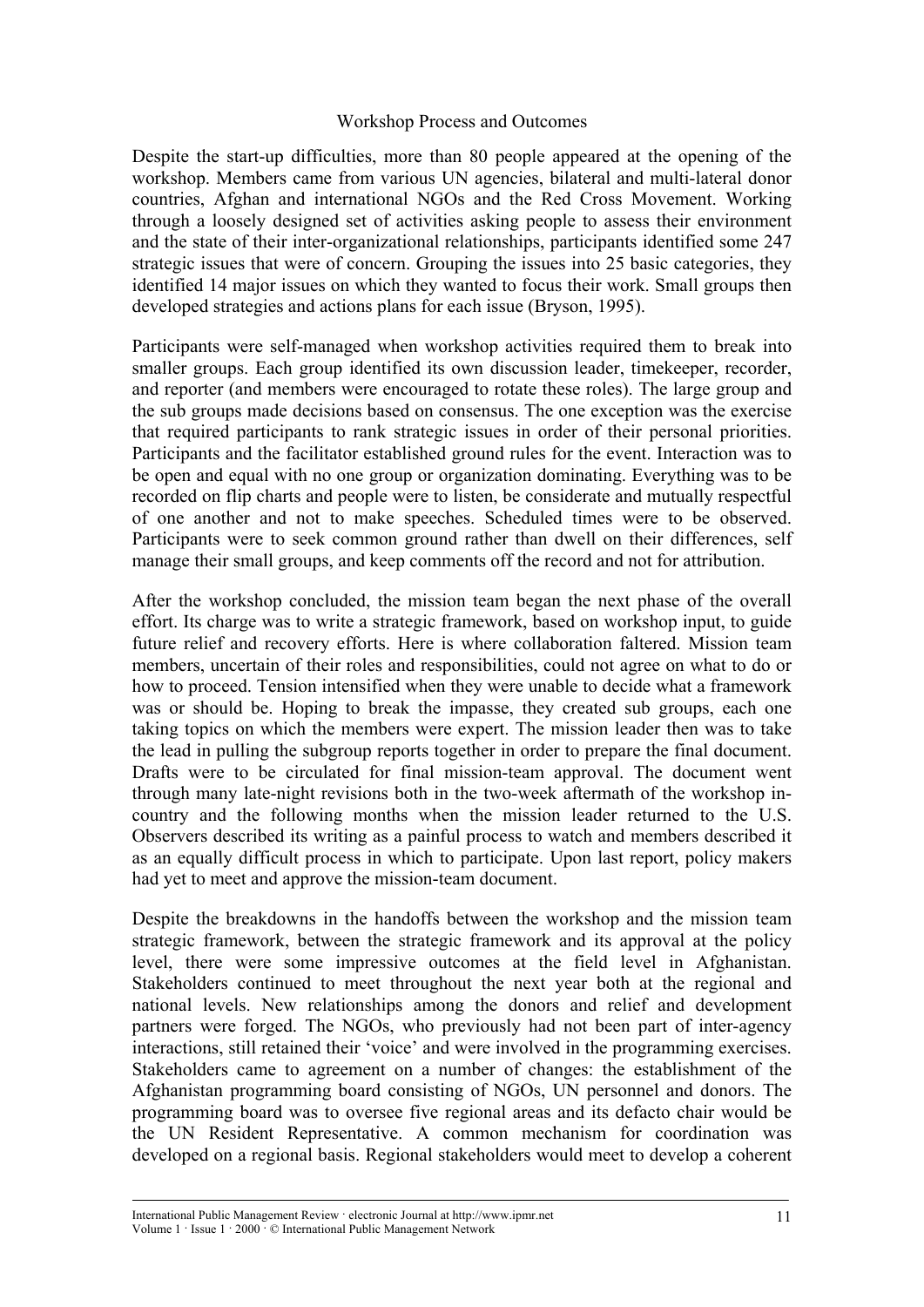program, decide on criteria for selection of programs, and set priorities to fund only those activities that supported the common effort. At last report, they had agreed to a joint monitoring mechanism, in principle, the details of which they expected to work out by the end of the year. According to a UN headquarters staff member, "the workshop provided the raw material for a consensus …and gave legitimacy to what came afterwards." The "analysis on the ground" helped policy makers recognize that the political strategy and the relief and development strategy had to be linked.

### **Implications from the Case**

The UN-sponsored events surrounding relief and development in Afghanistan offer valuable lessons and insights to those who would use collaborative strategies to deal with wicked problems, especially in crisis countries. I have singled out four that merit particular attention.

## Fail into Collaboration

Nobody of whom I am aware came to the Afghanistan project believing that previous efforts at relief and development in crisis countries had been very successful. In fact, when I asked what prompted their interest, many poignantly spoke of failures they had witnessed first hand. As experienced members of bureaucracies, large and small, they also were very familiar with what I have termed authoritative and competitive strategies for dealing with wicked problems, and they were well acquainted with their disadvantages. So despite their fatigue and skepticism, and the pull from the field to deal with emergencies, they came to the workshop willing to give collaboration a try. They were in search of a better way of doing things.

It is my firm conviction that people have to fail into collaboration. Experiences with authoritative and competitive strategies and personal knowledge of their disadvantages are great teachers. People have to learn what does not work before they are willing to absorb what they perceive to be the extra 'costs' associated with collaboration. This learning is especially important for people who come from cultures that place a high premium on taking charge, making decisions, being competitive, and using authorities and experts to settle whatever disputes arise. Only when people come to realize the shortcomings of competition and handing over decisions to authorities, are they willing to experiment with collaboration as an alternative way of coping with wicked problems.

## Beware of Attempts to Tame Wicked Problems

Despite the start-up difficulties in getting the innovative project off the ground, once underway, the workshop enabled stakeholders from field activities in Afghanistan to identify some common ground and focus on issues of joint interest. Unfortunately, the next step in the collaborative effort – the handoff to the mission team did not go smoothly. The subject matter experts on the mission team had a great deal of difficulty in pulling together the materials and writing a strategic framework. That difficulty, in my view, was to be expected.

The mission team was composed of a wide-ranging set of experts -- political scientists, economists, historians, managers, and businessmen. Not only did their educational and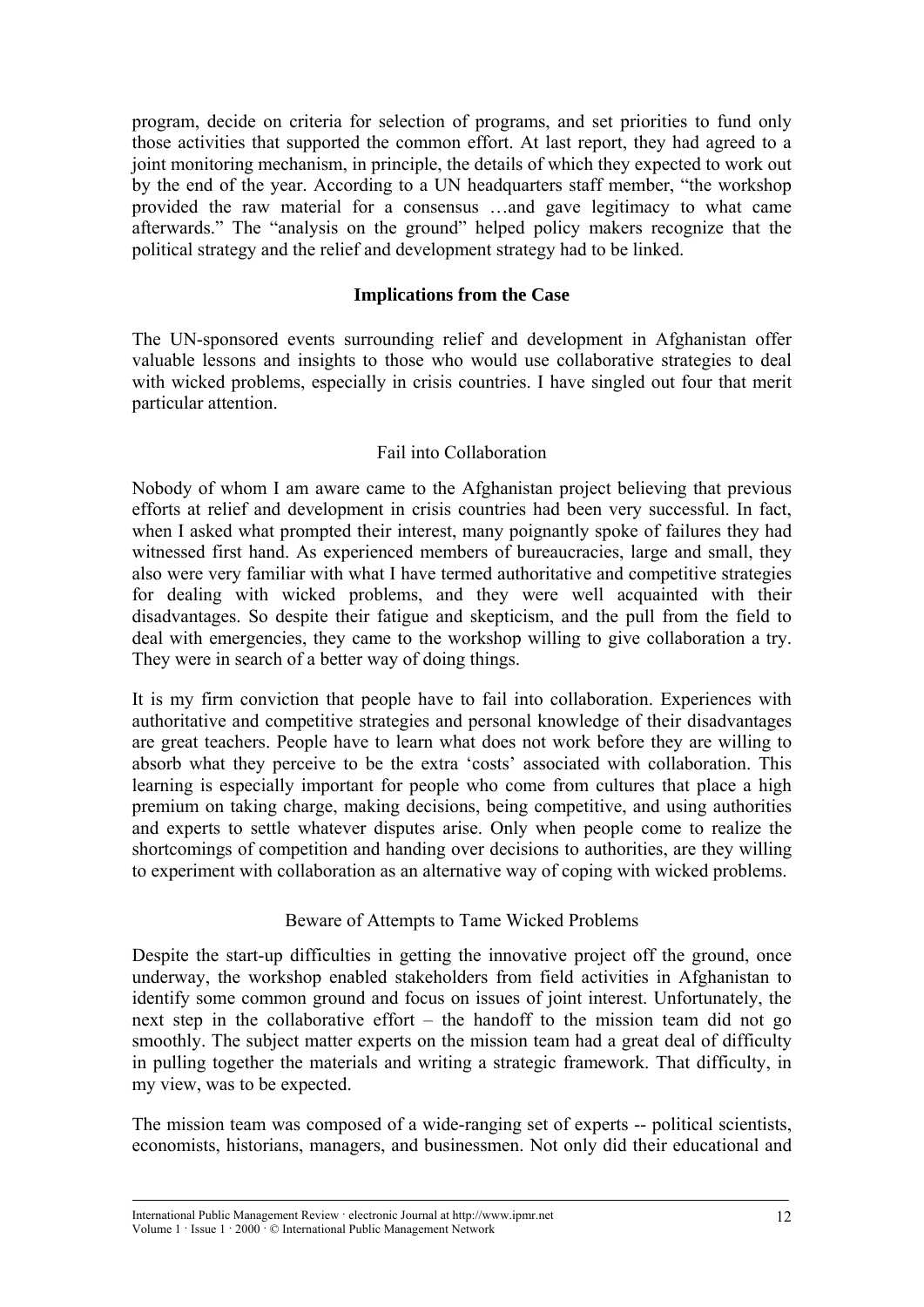work experiences condition them to see the world differently, but their organizational affiliations predisposed them to have very different definitions of 'the problems' and 'the solutions' in Afghanistan, not unlike the participants of the workshop. But instead of attempting to work out these differences as full participants in the collaborative effort and learning from one another, they remained on the sidelines as observers. Some did not even attend the workshop. They assumed that as experts, they would be able to take whatever was generated from the workshop, and in a short period of time, turn it into a strategic framework, reconciling the major conflicts that had been years in the making. In essence, they fully believed it was possible to use an authoritative strategy to tame wicked problems (strategic framework written by experts) and overlay it on a collaborative strategy used by the stakeholders in the workshop.

As noted, authoritative strategies can be employed to tame wicked problems to the extent that power is concentrated and uncontested among the players. Neither condition obtained in this case. Multiple centers of power were represented at the workshop and within the mission team. The UN convened the events, but there was no one, overarching authority that all of the stakeholders deferred to or that was powerful enough to 'force a decision' on the other players. Competition among the participating groups and agencies, if activated, could be keen. They had been known to act in ways to guard their turf and independence, especially surrounding resource and policy decisions. With power dispersed among the players, and with no agreement to hand over the wicked problems of relief and recovery to anyone, including mission team leadership, an authoritative strategy was unlikely to be effective in this instance.

## "Get the Whole System in the Room"

Wicked problems and their solutions are socially defined. People have to construct their meaning. The trouble with social definitions is that they vary because people's personal preferences, backgrounds, educational experiences, and organizational affiliations vary and predispose them to see the world in different ways. We all have become specialists of one kind or another. Our diverse interests and perspectives become a curse when each stakeholder believes it holds 'the truth' and expects everyone to share it, or worse, when a stakeholder wants to impose his view of truth on others and considers anyone who refuses to accept it as dumb, ignorant, or morally deficient. We end up talking past one another instead of having a "dialogue" with one another (Bohm, 1990).

One way to move people beyond their 'my truth is better than your truth' positions is to get "the whole system in the room" so stakeholders can begin to learn from one another (Bunker and Alban, 1997). What they can learn in working together is that each holds 'some truth' in dealing with wicked problems. By asking what they are hearing from others that can help them better understand the problem and its solution, they can begin to appreciate their differences and view them as an opportunity to learn more about the problem and its potential solutions. Appreciative inquiry is built on this basic premise. (Barrett, 1995; Cooperrider and Srivastva, 1987)

Getting the "whole system in the room" has its challenges, however. Figuring out what the system is, who the stakeholders are and how to select them, how many can be accommodated under one roof, what the agenda will be, and how to facilitate interactions all have been mentioned elsewhere as major issues to consider (Emery and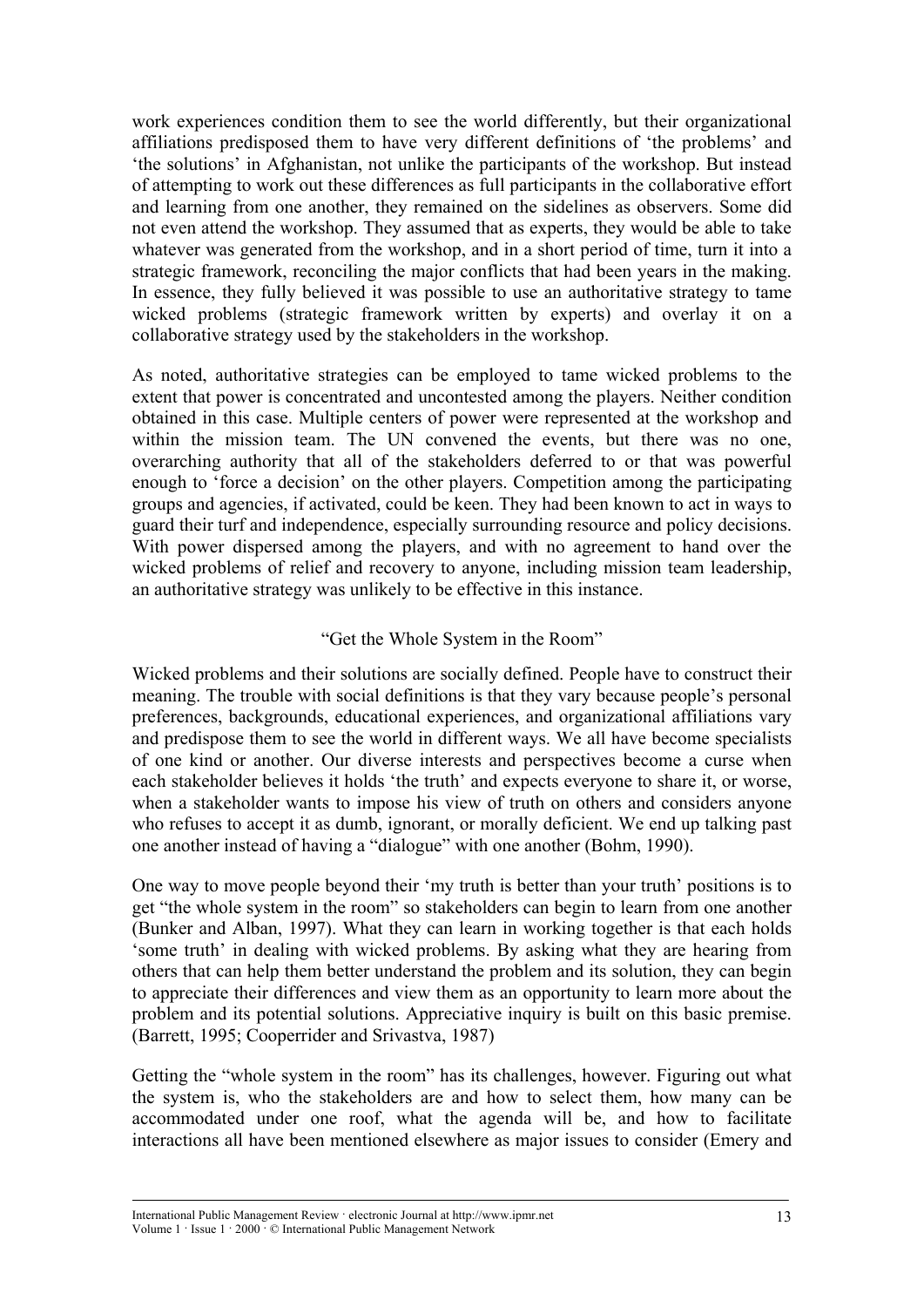Purser, 1996; Jacobs, 1994; Weisbord, 1992; Weisbord and Janoff, 1995). Here I want to identify some issues that were particularly salient in the Afghanistan case.

Stakeholders, especially under crisis conditions, can be impatient and want to get on with things so that they can get back to their 'real work.' It helps to begin by explaining that the real work in dealing with wicked problems is learning together, not learning as independent entities. This type of learning takes time; patience is required of themselves and of others. Scaling down expectations under these circumstances is advisable. Rather than jumping immediately into what-is-the-problem-and-how-are-we-going-to-solve-it exercises, building opportunities for stakeholders to talk about themselves and their issues of concern can be time well spent. The real challenge is to help them begin to build a community of interest where none existed before. The fact that the stakeholders continued to meet after the workshop and developed a mechanism to ensure an ongoing dialogue about relief and development in Afghanistan speaks volumes in this regard. Once people saw the value of getting "the whole system" together, they figured out a way to keep it going so they could build on their earlier experiences.

Dealing with wicked problems requires a delicate balance. There are very real differences that separate stakeholders and ignoring them does not make their differences disappear. On other hand, it is difficult to begin a learning process if all stakeholders do is argue about what divides them rather than focus on what unites them. What this means in practice is that there may be some areas surrounding wicked problems that are just too difficult for a group to tackle, at least formally, and at least initially. Time may be better spent in finding areas of common ground on which they can take some collective action and feel good about what they have accomplished (Weisbord, 1992; Weisbord and Janoff, 1995). The debate over gender policy in Afghanistan illustrates the point. Instead of a heated debate on the issue of gender that threatened to divide the stakeholders and disrupt the proceedings, workshop participants took the issue of gender policy "offline." Interested parties met after hours at lunch or in the evening to discuss gender issues, while workshop activities continued to search for issues on which they could work together. Getting the whole system in the room does not mean everyone will or has to agree, but it does mean that they have to find some areas of common interest, or there will be nothing on which they can collaborate to become a learning community.

# Be Open to Self-Organization and Co-Evolution

The stakeholders operating in Afghanistan worked in an "under-organized" system (Brown, 1980). Few formal or informal mechanisms existed to legitimate their meeting as a group to exchange ideas and learn from one another. Complicating the picture was an inability to organize due to the crisis conditions and the difficulty of bringing together people from all over the world. In contrast to standard approaches for activities such as these that recommend months of pre intervention planning and preparation (Emery and Purser, 1996; Jacobs, 1994; Weisbord, 1992; Weisbord and Janoff, 1995), the workshop was a "come as you are event" without certainty of what would happen and how. Organizers guessed that somewhere between 30 to 40 people would attend. Well over 80 appeared on the first day.

By necessity, this meant that the workshop became a self-organizing system: it was open to and structured by naturally occurring interactions and activities (Jantsch, 1980).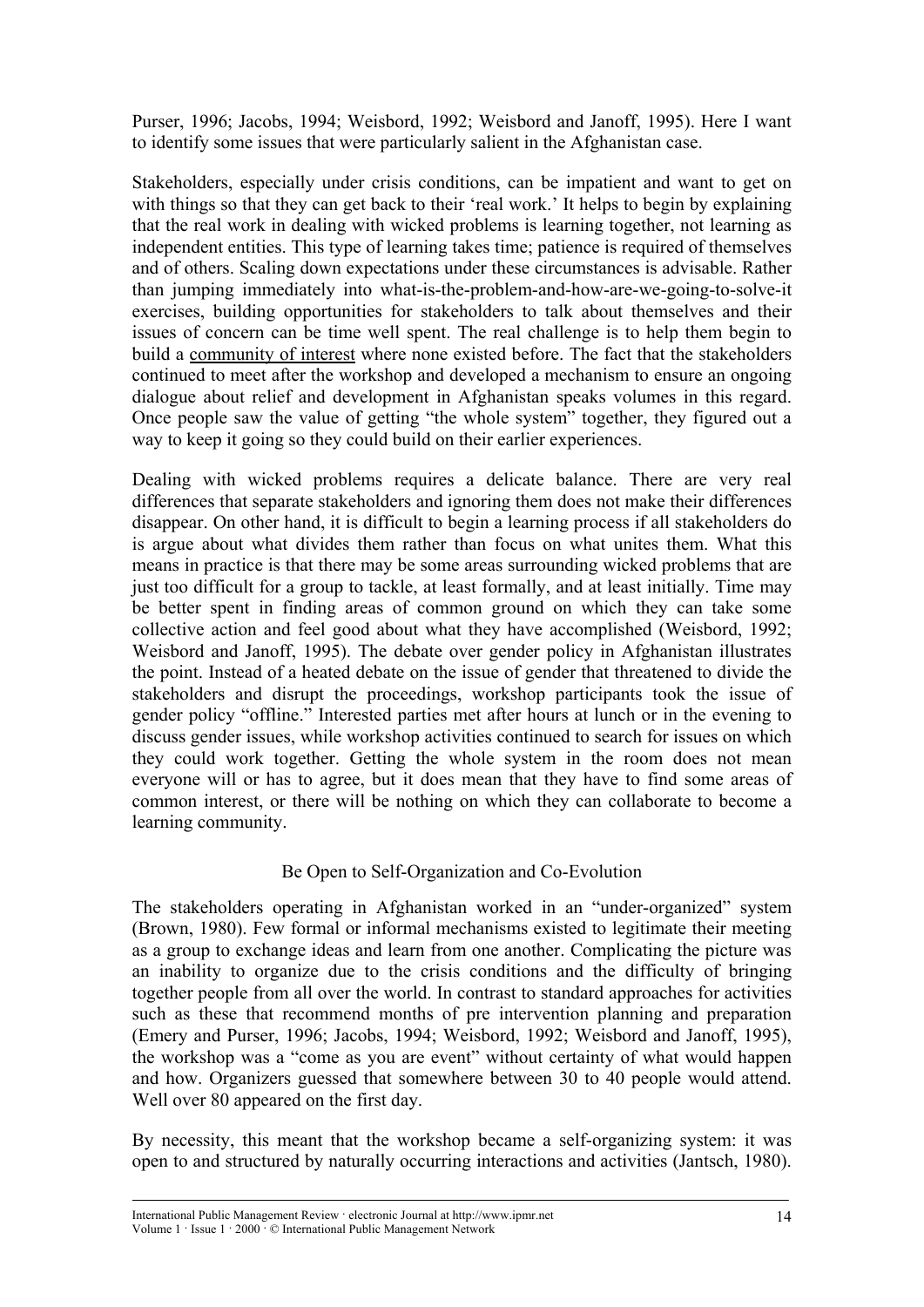It literally developed on a moment-by-moment basis. People appeared and things began to happen. True, the designer/facilitator established guidelines for interactions that were agreed to by all participants (e.g., stakeholders in the workshop were co-equal members with the same rights to participate, contribute, and set direction). And the group created constraints to regulate their interactions (e.g., self-organizing small groups; no speeches; no cell phones, no smoking in common areas). But the designer/facilitator literally "made it up" as the intervention unfolded. Based on her assessment of where the group was and what it needed, she would open each day with suggestions on how to proceed, drawing on her background in planning for large groups. The workshop members were free to go forward with her ideas or opt for others that made more sense to them. As a consequence of the open-ended nature of the interactions, participants created a "complex adaptive system" – one that developed its own rules of behavior, reflected on its behavior, and self-directed its interactions based on what it was learning (Stacey, 1996). By necessity, the designer/facilitator's role had to highly flexible and adaptive – a role that constantly co-evolved in relationship to participants' needs and understandings. She was under no illusion that she or any one else was 'in control' of what was happening during the workshop. The actions of a given moment just fed into and gave direction to subsequent activities; they were not, nor could they be under the circumstances, predetermined by any particular design.

Others have written on our need to find new patterns of leadership (Block, 1993; Chrislip and Larson, 1994; Daft and Lengel, 1998; Wheatly, 1994), new ways of managing and organizing

(Jantsch, 1980; Kiel, 1994; Prigogine and Stengers, 1984) and new ways of thinking and behaving (Senge, 1990; Stacey, 1992; 1996) to deal with conditions similar to the Afghanistan case. These and other references provide valuable suggestions on how to function, create, and learn under conditions of high uncertainty and ambiguity. In addition to their insights, I would offer, as the workshop's designer and facilitator, a few remaining observations of my own.

Essential to any undertaking, especially in crisis conditions, is the ability to "trust the process" and the group's ability to monitor its own progress and make self corrections along the way. Many things would be nice to have in large-group interventions: a mission and vision that sets direction; participants well trained in group skills; leaders who can galvanize energy for collective action; time for planning and preparation. But under crisis conditions, it is unlikely that all or even some of these elements will be present. In my view, it is better to just get on with it rather than wait until everything is in place, an unlikely occurrence anyway given the circumstances. What really matters in a situation like this is each person's willingness to make a 'leap of faith' that commits him or her to working together, acting with integrity, and trusting that somehow something will come out of the collective effort without any guarantees that it will. What all this amounts to is less heroics, more humility, and a greater appreciation for experimentation, 'groping along,' and 'muddling through' than we normally permit ourselves given the weight of our rational analytic tool kit and strategic management practice. It really is an act of courage on everyone's part that starts the effort. We should not underestimate how difficult and important it is to acknowledge and take this first step.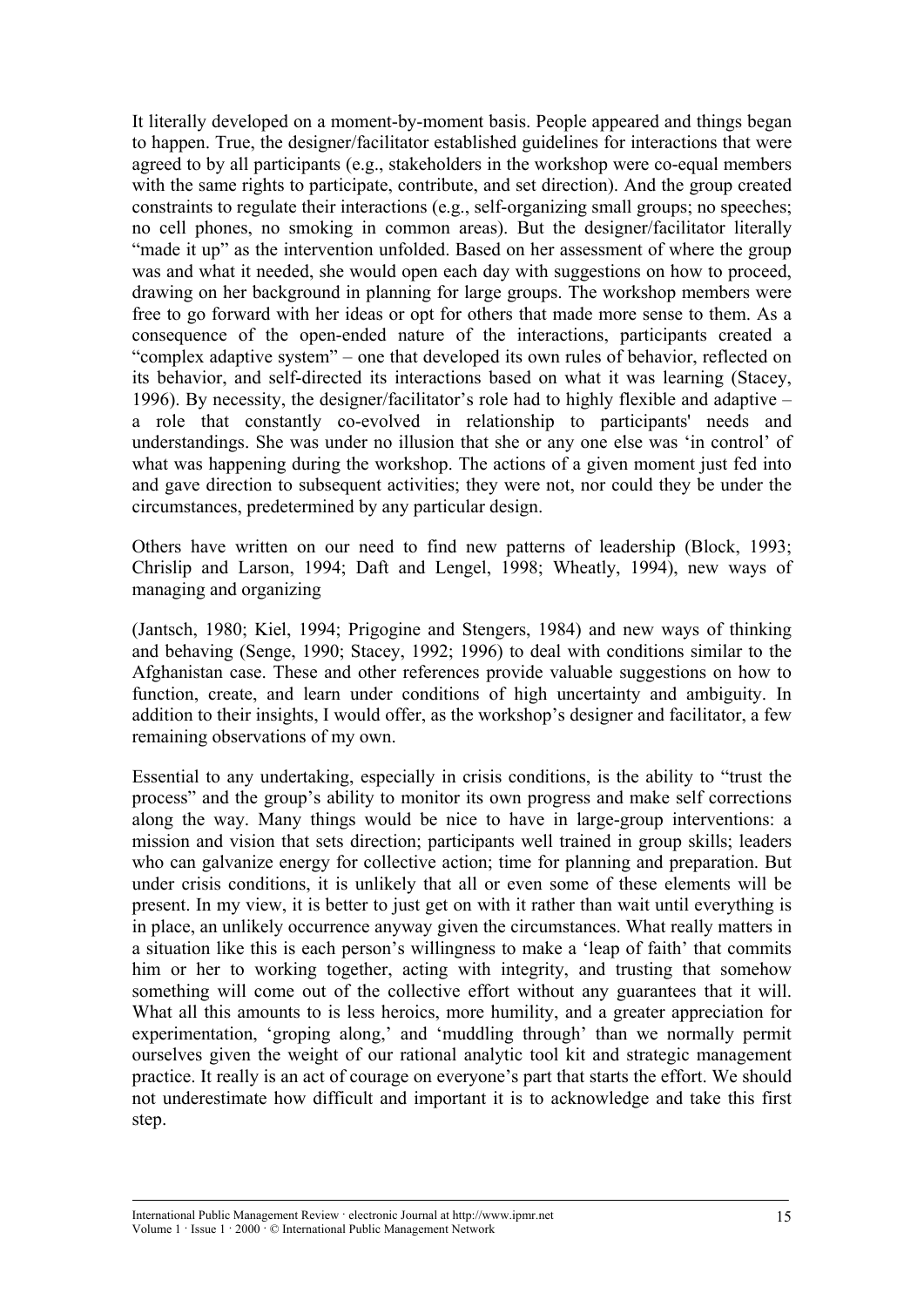#### **Conclusions**

Wicked problems will be with us for some time, deriving as they do from the interdependencies and complexities of living together without a shared set of values and views. One alternative is to develop better coping strategies. Three strategies have been outlined with the greatest attention paid to collaborative strategies, the least understood and practiced of the three. A stakeholder collaboration concerning the relief and recovery efforts in Afghanistan served as an example of how wicked problems can be approached, even under crisis conditions, when power is widely distributed among the stakeholders. Although the collaborative effort surrounding Afghanistan has its unique attributes, there are some important 'lessons learned' that can be applied to other regions torn by conflict and in search of better ways to approach relief and development work.

We learn to take care in attempting to tame wicked problems by turning them over to experts or some center of power for definition and solution. If we are truly dealing with wicked problems when no one is "in control," then it is unlikely that the experts and leaders will be able be able to act unilaterally to define the problems and their solutions. In fact, their insistence in doing so may impede the problem solving process. We learn that wicked problems are socially defined so that getting the "whole system in the room" to enable people to learn from one another is very useful. And given the constraints and complexity of crisis situations, social learning is more likely to be successful if it remains a self-organizing, complex adaptive system that co-evolves as stakeholders meet, interact, and inform one another's actions. Ultimately, we learn that to lead, facilitate and participate in such collective undertakings requires an act of faith. It begins with the hope that there is a better way of doing things, a recognition that failure is possible, and a willingness to 'trust the process' without guarantees of a particular outcome. It is sustained on personal reserves that enable people to remain calm and centered in the face of the unknown and the unknowable. These are important lessons for all of us to learn.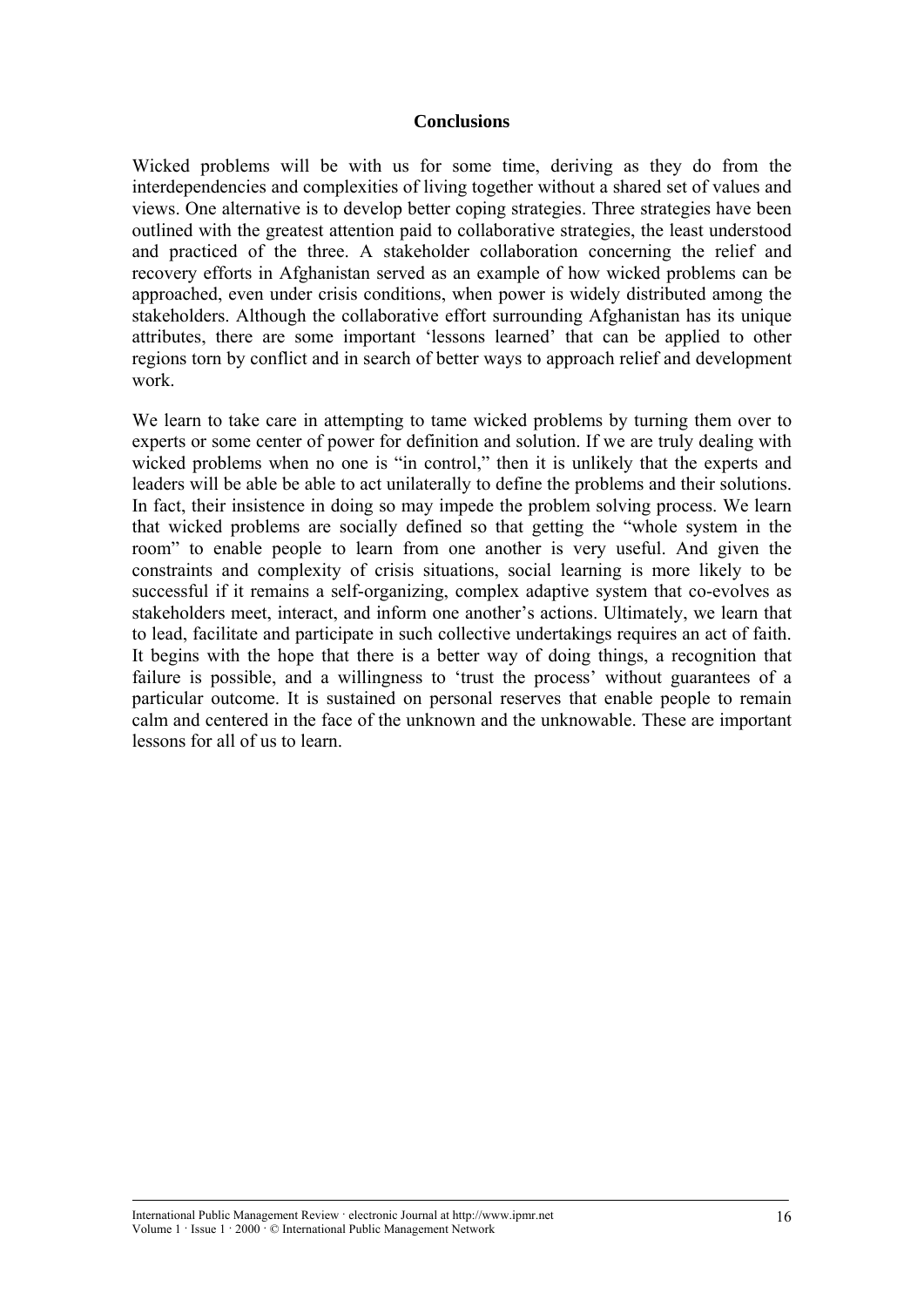#### **ACKNOWLEDGMENTS**

My thanks to Dr. Raymond Bradley for suggesting the link between the collaborative efforts in Afghanistan and a complex adaptive system operating on the principles of coevolution, self-organization, and learning.

#### **REFERENCES**

Bardach, E., 1998. Getting Agencies to Work Together: The Practice and Theory of Managerial Craftsmanship, Washington, D.C.: Brookings.

Barrett, F., 1995. "Creating Appreciative Learning Cultures," Organizational Dynamics,  $24/1: 36-49.$ 

Block, P., 1993. Stewardship, San Francisco: Berrett-Koehler.

Bohm, D., 1990. On Dialogue, Cambridge, MA.: Pegasus Communications.

Brown, L. D., 1980. "Planned Change in Underorganized Systems," in T.G. Cummings, ed., Systems Theory for Organizational Development, New York: Wiley: 181-208.

Bryson, J. M., 1995. Strategic Planning for Public and Nonprofit Organizations, San Francisco: Jossey-Bass.

Bunker, B. and B. T. Alban, 1997. Large Group Interventions: Engaging the Whole System for Rapid Change, San Francisco: Jossey-Bass.

Chrislip, D.D. and C. E. Larson, C.E, 1994. Collaborative Leadership: How Citizens and Civic Leaders Can Make A Difference, San Francisco: Jossey-Bass.

Churchman, C., 1967. "Wicked Problems," Management Science, 4/14: B141-142.

Conklin, E. J. and W. Weil, no date. "Wicked Problems: Naming the Pain in Organizations," Working Paper. jconklin@gdss.com.

Cooperrider, D. L. and S. Srivastva, 1987. "Appreciative Inquiry in Organizational Life," in W.A. Pasmore and R.W. Woodman, eds., Research in Organization Development and Change, Vol. 1. Greenwich, CT: JAI: 129-169.

Daft, R. L. and R. H. Lengel, 1998. Fusion Leadership: Unlocking the Subtle Forces That Change People and Organizations, San Francisco: Berrett-Koehler.

De Grace, P. and L. H. Stahl, 1990. Wicked Problems, Righteous Solutions: A Catalogue of Software Engineering Paradigms, Englewood Cliffs, N.J.: Prentice-Hall/YOURDON Press. Doz, Y. L. and G. Hamel, Gary, 1998. Alliance Advantage: The Art of Creating Value Through Partnering, Boston: Harvard Business School Press.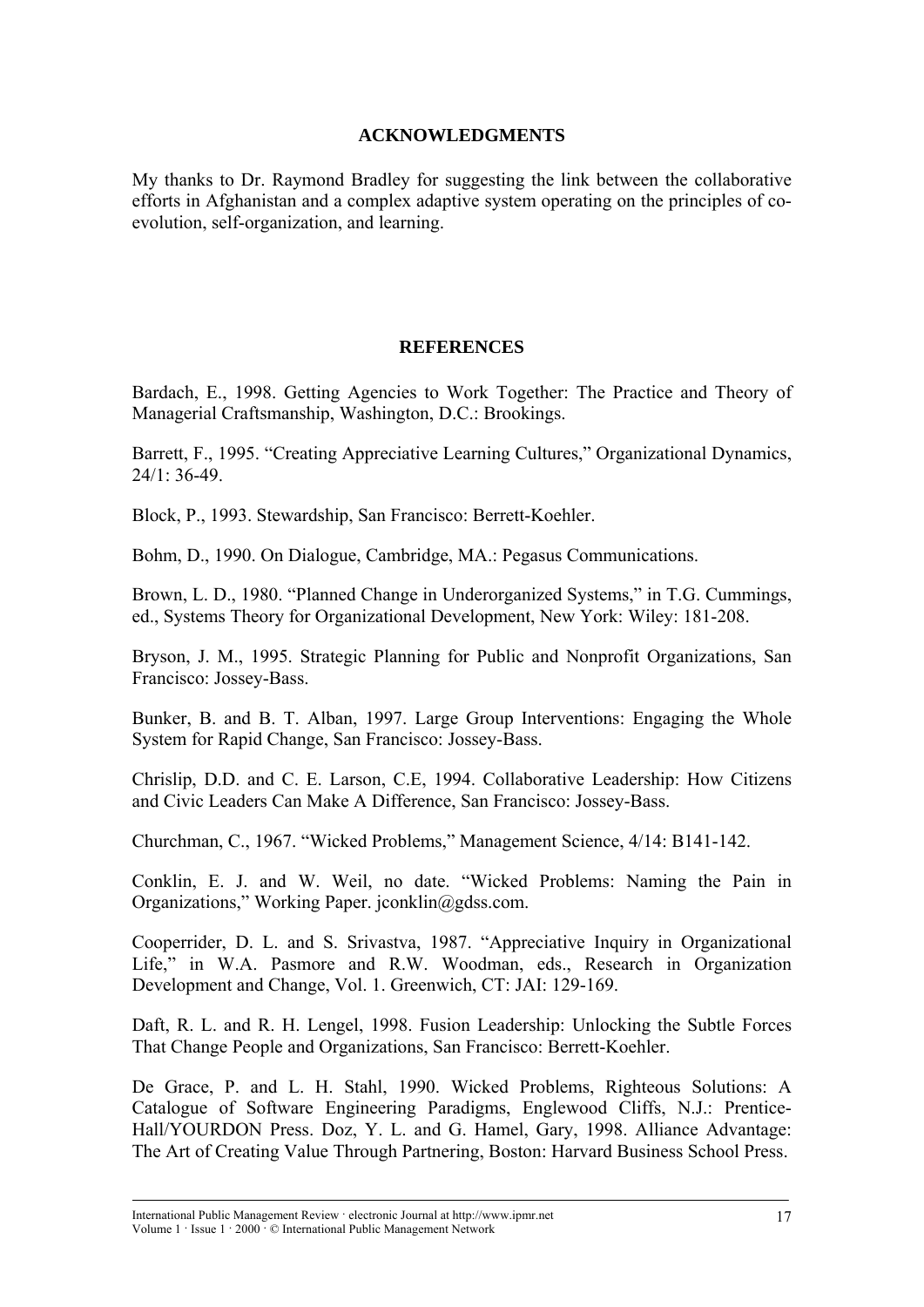Emery, Merrelyn. and R. E. Purser, 1996. The Search Conference: Theory and Practice, San Francisco: Jossey-Bass.

Gray, B., 1989. Collaborating: Finding Common Ground for Multiparty Problems, San Francisco: Jossey-Bass.

Guindon, R., 1990. "Designing the Design Process: Exploiting Opportunistic Thoughts," Human Computer Interaction, 5: 305-344.

Huxham, C., ed., 1996. Creating Collaborative Advantage, London: Sage.

Interagency Mission Report on Afghanistan, 1997. New York: United Nations.

Jacobs, R.W., 1994. Real Time Strategic Change, San Francisco: Berrett Koehler.

Jantsch, E., 1980. The Self-Organizing Universe: Scientific and Human Implications of the Emerging Paradigm of Evolution, Elmsford, N.Y.: Pergamon Press.

Kagan, R. A, 1991. "Adversarial Legalism and American Government," Journal of Policy Analysis and Management, 1991, 10/3: 369-406.

Kiel, L.D., 1994. Managing Chaos and Complexity in Government: A New Paradigm for Managing Change, Innovation, and Organizational Renewal, San Francisco: Jossey-Bass.

Lewis, E., 1980. Public Entrepreneurship: Toward a Theory of Bureaucratic Political Power, Bloomington: Indiana University Press.

McLagan, P., and C. Nel, 1995. The Age of Participation: New Governance for the Workplace and the World, San Francisco: Barrett-Koehler.

Pfeffer, J., 1992. Managing With Power, Boston: Harvard Business School Press.

Quinn, J.B., P. Anderson, P. and S. Finkelstein, 1996. "Leveraging Intellect," Academy of Management Executive, 10/3: 7-27.

Prigogine, I., and I. Stengers, 1984. Order Out of Chaos, New York: Bantam.

Reich, R.. B., 1990. Public Management in a Democratic Society, Englewood Cliffs, N.J.: Prentice Hall.

Rittel, H. W.J. and M. M. Webber, 1973. "Dilemmas in a General Theory of Planning," Policy Sciences, 4: 155-169.

Scott, E., 1990. "Managing Environmental Risks: The Case of ASARCO," in R.B. Reich, ed., Public Management in a Democratic Society, Englewood Cliffs, N.J.: Prentice Hall.

Senge, P.M., 1990. The Fifth Discipline: The Art and Practice of the Learning Organization, New York: Doubleday Currency.